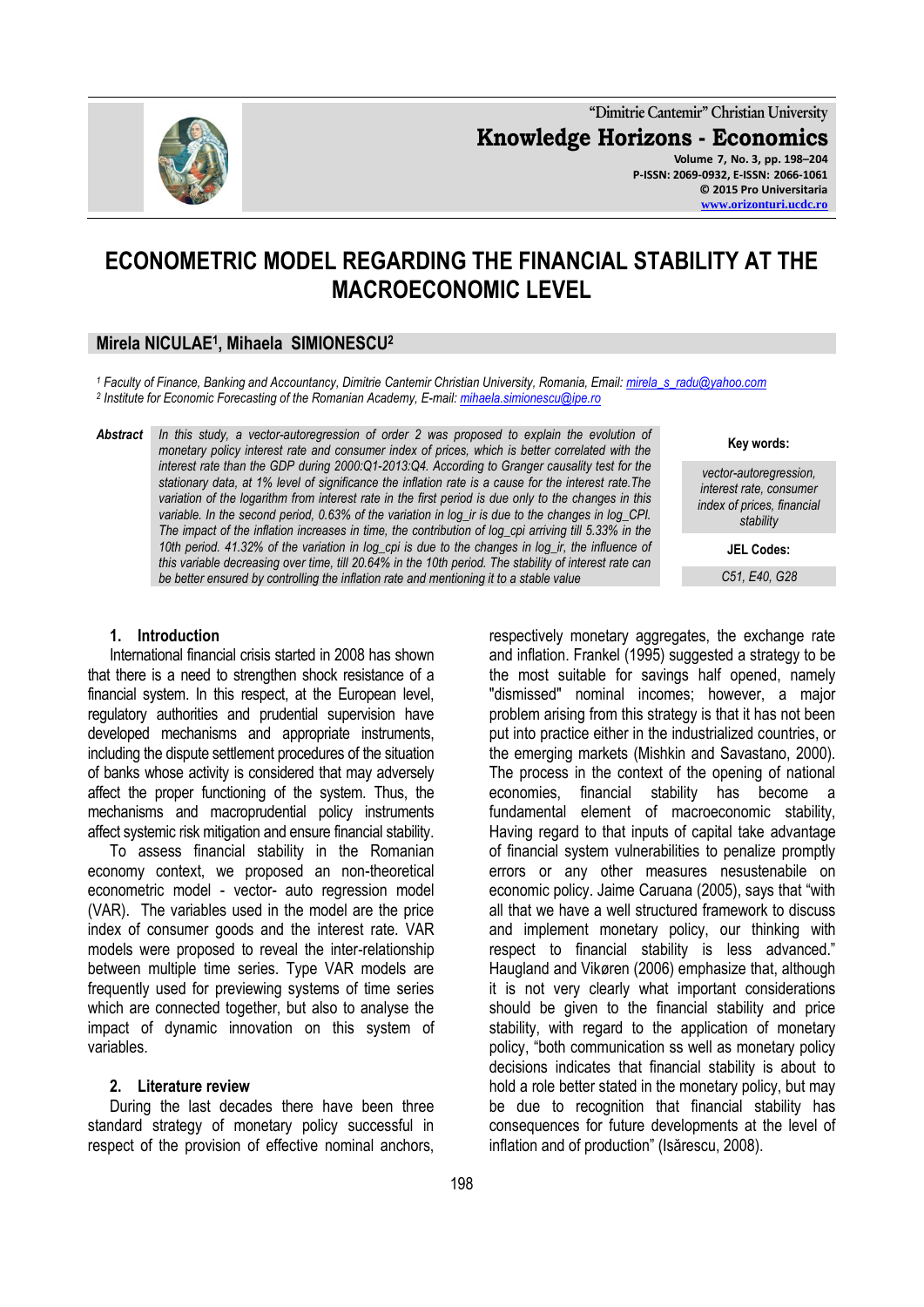It can appreciate a direct link between the macroprudential positive policy and financial stability, such a transparent policy, the potency financial stability will be solid and credible, by default by touching and important objective of the monetary policy.

The Agreement Basel III aims to strengthen the stability banking system, through the use of stringent standards necessary for improving the ability to discover to it to absorb shocks of economic and financial sector, as well as reducing the risk of incident from financial sector to real economy (Walter, 2010). Reforms affect the microprudential level, with the aim of increasing resistance individual banking institutions to periods of stress and, respectively, the macroprudential, with the aim to reduce the frequency of financial crises. New standards are designed to improve the ability of the banking to absorb shocks, by means of a better risk management under a consolidated governesses and in increased transparency conditions. (Nucu, 2011)

# **3. Background research**

As a result of recent international financial crisis, regulatory authorities have drawn up a new legislative framework, known as the Regulations Basel III, which entered into force in the year 2014. As follows:

- Directive no.2013/36/UE of The European Parliament and Council since 26.06.2013;
- Regulation no. 575/2013 of The European Parliament and Council since 26.06.2013.

These European regulations have been adjusted through E.O. no.113/ 2013 and Regulation BNR no.5/ 2013. Basically, these normative acts shall provide for:

- consolidation of the equity capital of the own loan institutions and the assurance of the banking activity return on investment;
- more rigorous measurement of the risks in all spheres of activity of credit institutions and appropriate cover with provisions of the risks undertaken;
- increase in banking staff responsibility on all the bearings of competence, so, banking activity should be one prudent and healthy (Bunescu, 2015).

The European Committee for systemic risk (CERS) published in 2013 Recommendation concerning intermediate objectives and macroprudential policy instruments, which contributes to improving macroprudential supervision.

In such a context, it is useful the decomposition on the variant and the impulse response function analysis.

The response-impulse function analysis shall scrutinize the effect of a shock occurred at a given time within one of model innovations on present and future values of endogenous variables. Decomposition on the variant brings information about relative importance of each innovation regarding the effect on the variables dynamics of VAR model.

# **4. Methodology of research**

The following variables have been chosen, quarterly data being collected over the period 2000:Q1-2013:Q4: monetary policy interest rate, real GDP and index of consumer prices. The data are provided by the National Institute of Statistics and National Bank of Romania. The data are seasonally adjusted using moving average method for GDP and spread and Tramo/Seats methos for the rest of the variables.

The matrix of correlation for all the variables that have been included in the study with seasonally adjusted data was computed. The objective is to determine the variables that are more correlated with the interest rate.

Table 1

## **Correlation matrix of different economic variables during 2000:Q1-2013:Q4**

| Variable | IR SA       | GDP SA      | <b>CPI SA</b> |
|----------|-------------|-------------|---------------|
| IR SA    | 1.000000    | 0.382600    | $-0.533567$   |
| GDP SA   | 0.382600    | 1 000000    | $-0.842278$   |
| CPI SA   | $-0.533567$ | $-0.842278$ | 1.000000      |

#### *Source: authors' computations*

As we can see from the previous table, there is a stronger correlation between interest rate and index of consumer prices than between interest rate and GDP. Therefore the VAR model will be constructed with interest rate and index of consumer prices.

The data were not stationary, being transformed as it follows: for the consumer price index and interest rate the logharitm was applied.

All the lag criteria excepting LogL indicated that the lag should be 2. For this model all the tests were checked, resulting that the errors are independent from the second lag, homoskedastic, following a normal distribution. The model satisfies the stability condition. The results of the tests are presented in Appendix 1.

LOG\_IR = 0.8518625812\*LOG\_IR(-1) - 0.46352629\*LOG\_IR(-2) + 3.817651185\*LOG\_CPI(-1) - 7.614673781\*LOG\_CPI(-2) + 0.2534705446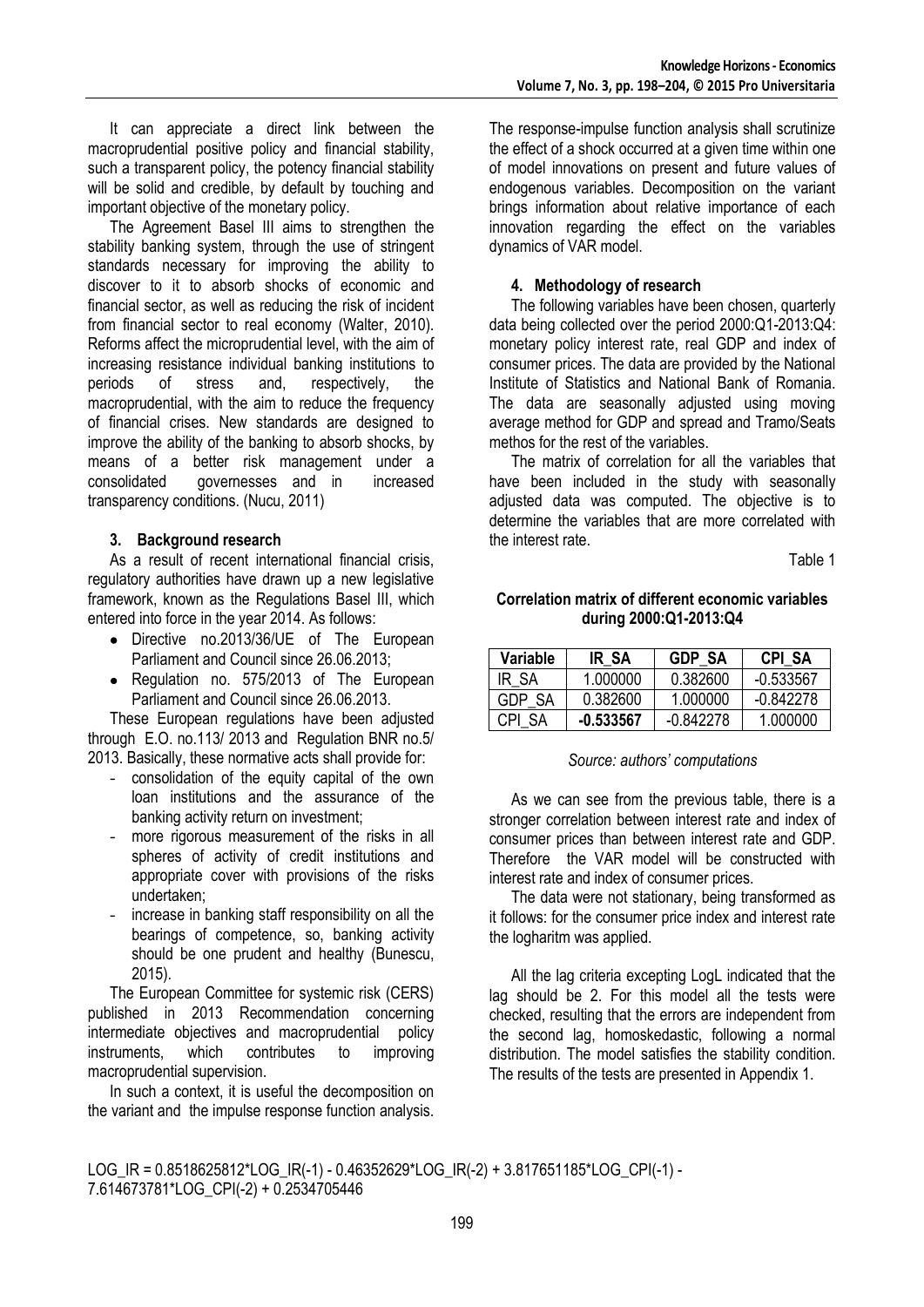LOG\_CPI = 0.01187569342\*LOG\_IR(-1) + 0.0009554476811\*LOG\_IR(-2) + 0.4855293834\*LOG\_CPI(-1) + 0.4534035819\*LOG\_CPI(-2) - 0.003963517846



Response to Cholesky One S.D. Innovations ± 2 S.E.

Fig 1- Impulse-response function in the VAR(1) model

#### *Source: authors' graph*

The variation of the logarithm from interest rate in the first period is due only to the changes in this variable. In the second period, 0.63% of the variation in log\_ir is due to the changes in log\_CPI. The impact of the inflation increases in time, the contribution of log\_cpi arriving till 5.33% in the 10th period. 41.32% of the variation in log\_cpi is due to the changes in log\_ir, the influence of this variable decreasing over time, till 20.64% in the 10th period.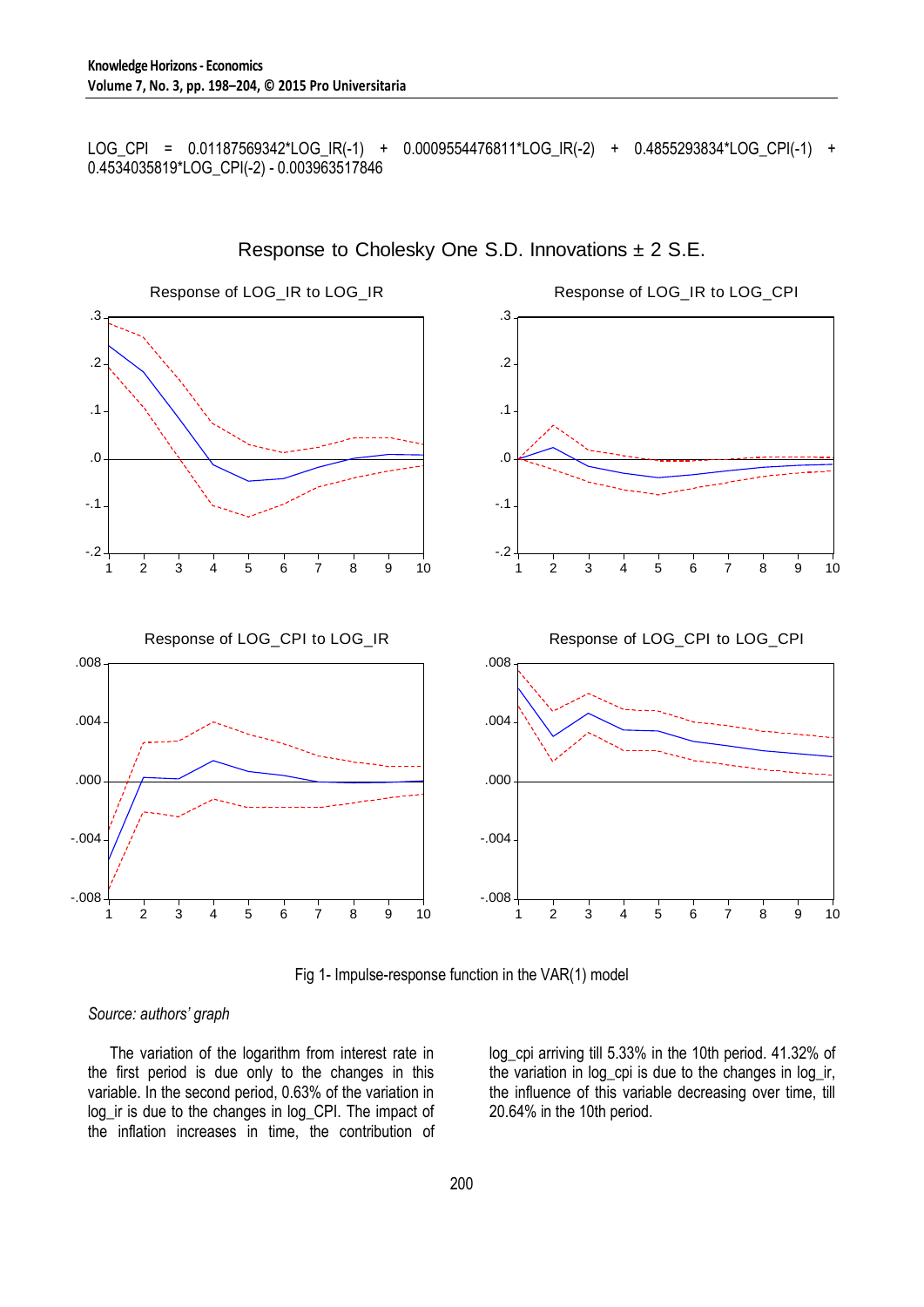## Table 2

## **Variance decomposition of the variables**

| Variance            |          |          |          |  |  |  |  |
|---------------------|----------|----------|----------|--|--|--|--|
| Decompos            |          |          |          |  |  |  |  |
| ition of<br>LOG IR: |          |          |          |  |  |  |  |
|                     | S.E.     | LOG IR   | LOG_CPI  |  |  |  |  |
| Period              |          |          |          |  |  |  |  |
| 1                   | 0.240161 | 100.0000 | 0.000000 |  |  |  |  |
| $\overline{2}$      | 0.303717 | 99.36997 | 0.630030 |  |  |  |  |
| 3                   | 0.316368 | 99.16856 | 0.831442 |  |  |  |  |
| 4                   | 0.318073 | 98.26933 | 1.730673 |  |  |  |  |
| 5                   | 0.324074 | 96.76949 | 3.230514 |  |  |  |  |
| 6                   | 0.328574 | 95.79273 | 4.207268 |  |  |  |  |
| $\overline{7}$      | 0.330063 | 95.22402 | 4.775979 |  |  |  |  |
| 8                   | 0.330537 | 94.95244 | 5.047562 |  |  |  |  |
| 9                   | 0.330949 | 94.79371 | 5.206294 |  |  |  |  |
| 10                  | 0.331263 | 94.66920 | 5.330803 |  |  |  |  |
| Variance            |          |          |          |  |  |  |  |
| Decomposit          |          |          |          |  |  |  |  |
| ion of              |          |          |          |  |  |  |  |
| LOG CPI:            |          |          |          |  |  |  |  |
| Period              | S.E.     | LOG IR   | LOG CPI  |  |  |  |  |
| 1                   | 0.008244 | 41.32874 | 58.67126 |  |  |  |  |
| $\overline{c}$      | 0.008800 | 36.37102 | 63.62898 |  |  |  |  |
| 3                   | 0.009949 | 28.48093 | 71.51907 |  |  |  |  |
| 4                   | 0.010633 | 26.69465 | 73.30535 |  |  |  |  |
| 5                   | 0.011189 | 24.48150 | 75.51850 |  |  |  |  |
| 6                   | 0.011523 | 23.20433 | 76.79567 |  |  |  |  |
| 7                   | 0.011777 | 22.21695 | 77.78305 |  |  |  |  |
| 8                   | 0.011959 | 21.55076 | 78.44924 |  |  |  |  |
| 9                   | 0.012105 | 21.03522 | 78.96478 |  |  |  |  |
| 10                  | 0.012221 | 20.64139 | 79.35861 |  |  |  |  |

*Source:authors' computations*

According to Granger causality test for the stationary data, at 1% level of significance the inflation rate is a cause for the interest rate.

| <b>Pairwise Granger Causality Tests</b> |     |                    |             |  |  |  |
|-----------------------------------------|-----|--------------------|-------------|--|--|--|
|                                         |     |                    |             |  |  |  |
| Sample: 2000:1 2013:4                   |     |                    |             |  |  |  |
| Lags: 2                                 |     |                    |             |  |  |  |
| Null Hypothesis:                        | Obs | <b>F-Statistic</b> | Probability |  |  |  |
| LOG_CPI does not Granger Cause LOG_IR   | 54  | 3.22154            | 0.04848     |  |  |  |
| LOG_IR does not Granger Cause LOG_CPI   |     | 4.76951            | 0.01281     |  |  |  |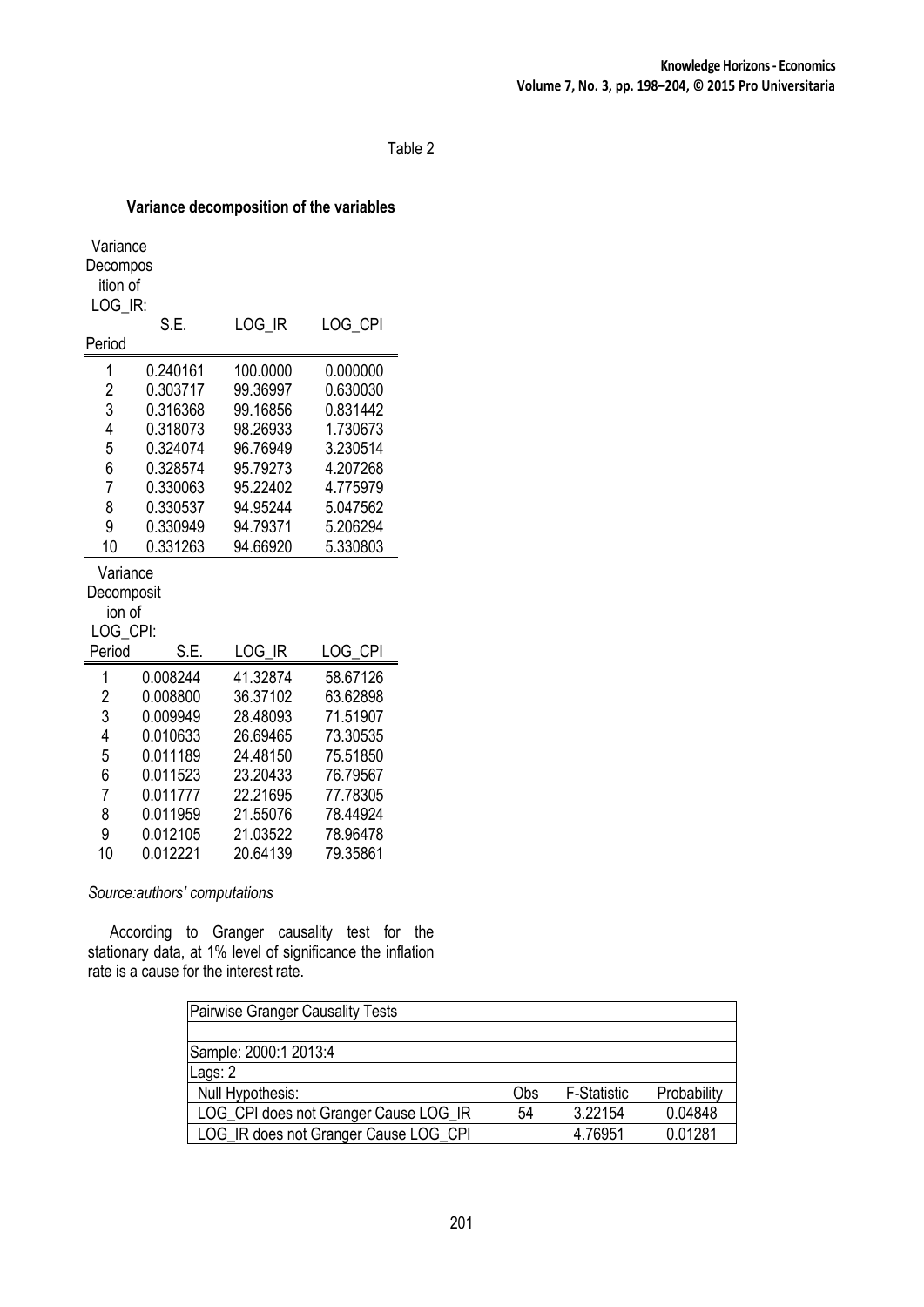Therefore, we can conclude that the stability of interest rate can be better ensured by controlling the inflation rate and mentioning it to a stable value.

Roots of Characteristic Polynomial Endogenous variables: LOG\_IR LOG\_CPI Exogenous variables: C Lag specification: 1 2

| Root                 | Modulus  |
|----------------------|----------|
| 0.886190             | 0.886190 |
| 0.476394 - 0.479054i | 0.675606 |
| 0.476394 + 0.479054i | 0.675606 |
| $-0.501585$          | 0.501585 |

No root lies outside the unit circle. VAR satisfies the stability condition.

> VAR Lag Order Selection Criteria Endogenous variables: LOG\_IR LOG\_CPI Exogenous variables: C

Sample: 2000:1 2013:4 Included observations: 54

| Lag | LoaL     | к         | FPF         | <b>AIC</b>  | SC          | ΗQ           |
|-----|----------|-----------|-------------|-------------|-------------|--------------|
|     | 128.8897 | ΝA        | $312F-05$   | -4.699620   | -4 625954   | -4.671209    |
|     | 185.1589 | 106.2862  | 4.50E-06    | $-6.635514$ | $-6.414516$ | -6.550284    |
|     | 202.5328 | 31 53045* | $2.75E-06*$ | $-7130845*$ | -6 762514*  | $-6.988794*$ |

\* indicates lag order selected by the criterion

LR: sequential modified LR test statistic (each test at 5% level)

FPE: Final prediction error

AIC: Akaike information criterion

SC: Schwarz information criterion

HQ: Hannan-Quinn information criterion

VAR Residual Serial Correlation LM Tests H0: no serial correlation at lag order h

Sample: 2000:1 2013:4 Included observations: 54

| LM-Stat  | Prob   |
|----------|--------|
| 24.67346 | 0.0001 |
| 5.972821 | 0.2012 |
| 5.148148 | 0.2724 |
| 44.30754 | 0.0000 |
| 4.117998 | 0.3903 |
| 2.910015 | 0.5730 |
| 7.927418 | 0.0943 |
| 20.56141 | 0.0004 |
| 3.880049 | 0.4225 |
| 1.212600 | 0.8760 |
| 2.742340 | 0.6018 |
| 2.914366 | 0.5723 |
|          |        |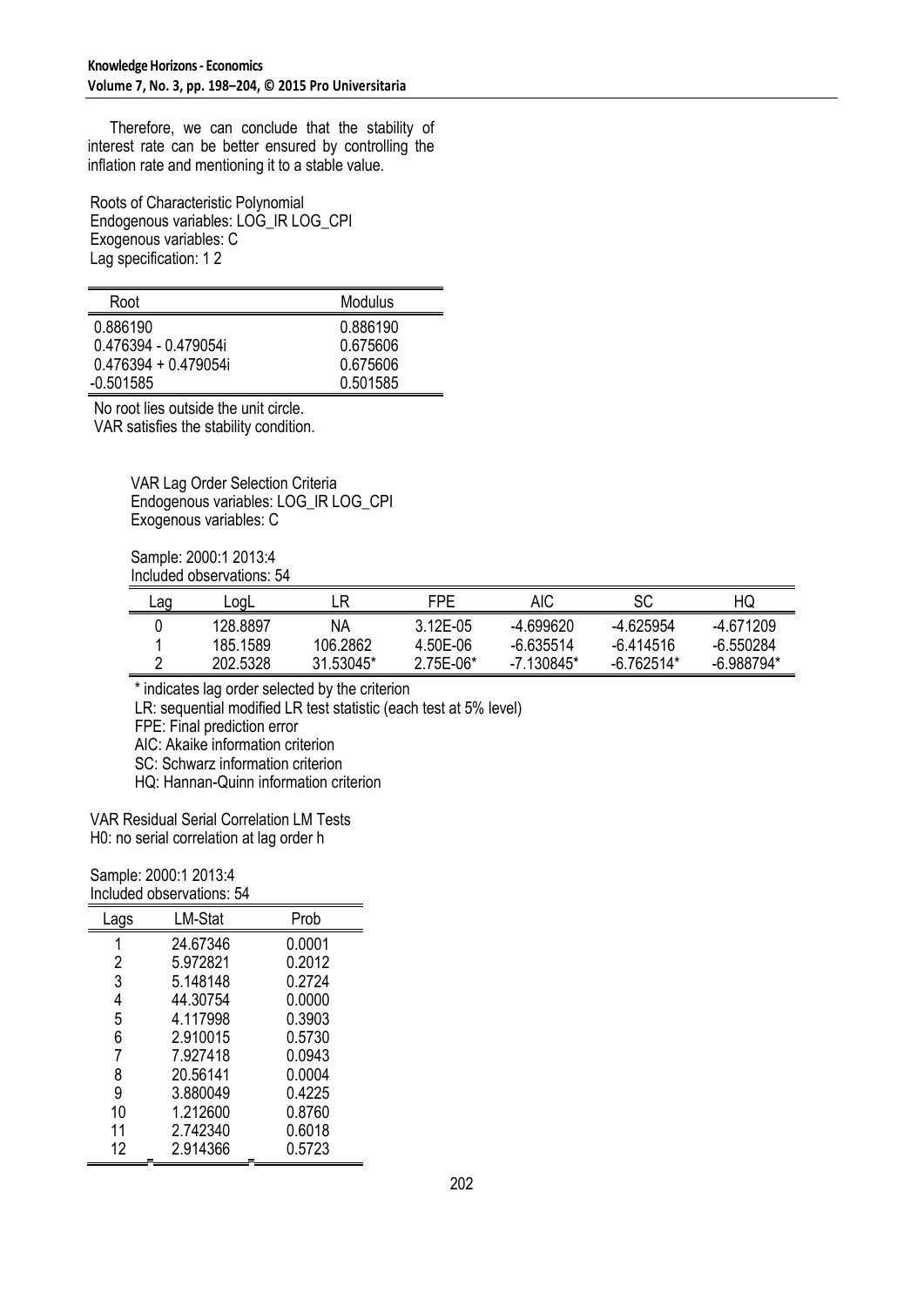### Probs from chi-square with 4 df.

VAR Residual Normality Tests Orthogonalization: Cholesky (Lutkepohl) H0: residuals are multivariate normal

| Sample: 2000:1 2013:4     |  |
|---------------------------|--|
| Included observations: 54 |  |

| Component | Skewness                   | Chi-sq               | df             | Prob.            |
|-----------|----------------------------|----------------------|----------------|------------------|
| 2         | $-0.090449$<br>$-0.151728$ | 0.073629<br>0.207192 |                | 0.7861<br>0.6490 |
| Joint     |                            | 0.280821             | $\overline{2}$ | 0.8690           |
| Component | Kurtosis                   | Chi-sq               | df             | Prob.            |
| 2         | 3.324188<br>2.552937       | 0.236470<br>0.449697 | 1              | 0.6268<br>0.5025 |
| Joint     |                            | 0.686168             | 2              | 0.7096           |
| Component | Jarque-Bera                | df                   | Prob.          |                  |
|           | 0.310100                   | $\overline{2}$       | 0.8564         |                  |
| 2         | 0.656889                   | 2                    | 0.7200         |                  |
| Joint     | 0.966989                   | 4                    | 0.9148         |                  |

# **5. Conclusions**

The construction of VAR model for interest rate and consumer index of prices is an example of econometric model for identifying the measures for having a financial stability. According to Granger causality test for the stationary data, at 1% level of significance the inflation rate is a cause for the interest rate. However, the correlation between GDP and interest rate is quite low and the policies should be oriented to ensure a low and stable inflation rate.

# **References**

- 1. Albulescu, C.T., (2012), Stabilitatea financiară, politica monetară şi coordonarea bugetară în UEM, Economie teoretică şi aplicată, Volumul XIX (2012), No. 8(573), pp. 77-88;
- 2. Baltagi, B.H., (2008), Econometric Analysis of Panel Data, vol.1, John Wiley & Sons Ltd;
- 3. Baltagi, B.H., Demetriades , P. O., & Law, S. H., (2009), Financial development and openness: Evidence from panel data. Journal of development economics, 89 ( 2), 285-296;
- 4. Baum, C.F., (2001), Residual diagnostics for cross-section time series regression models; The Stata Journal, Vol. 1, No. 1, pp. 101–104;
- 5. Bunescu, P., (2015), Activitatea bancară Context, Reglementare şi Adaptabilitate, disponibil la www.bnro.ro/files/d/Evenimente/2015/R2015021 9PB.pdf;
- 6. Campbell, J.Y., Lo, A. W. C., & MacKinlay, A. C. (1997). The econometrics of financial markets (Vol. 2). Princeton, NJ: Princeton University Press;
- 7. Isărescu, M., (2008), Probleme ale politicii monetare într-o țară emergentă. Cazul României, Publicațiile Academiei Regale de Ştiinţe Economice şi Financiare, pp. 1-55;
- 8. Nucu, A.E., (2011), Provocările Basel III pentru sistemul bancar românesc, Economie teoretică şi aplicată, Volumul XVIII, No. 12(565), pp. 57- 68;
- 9. Tomuleasa, I.I., (2013), Macroprudenţialitatea şi stabilitatea financiară, Management Intercultural, Volumul XV, Nr. 3 (29), pp. 353-365;